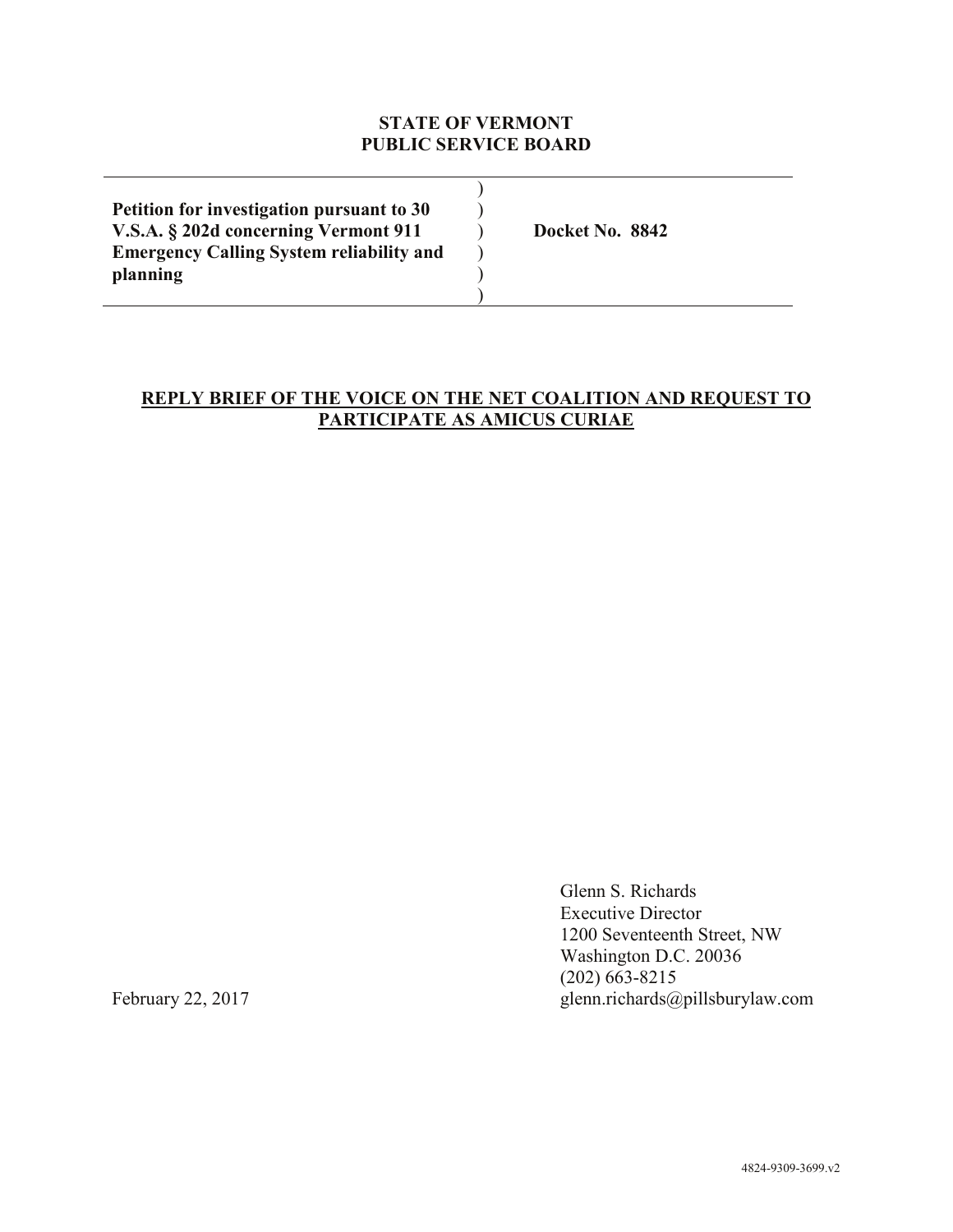# **TABLE OF CONTENTS**

|           | I. The Board does not have jurisdiction to require cable and fiber operators offering VoIP |  |
|-----------|--------------------------------------------------------------------------------------------|--|
|           |                                                                                            |  |
| $A_{1}$   |                                                                                            |  |
| <b>B.</b> |                                                                                            |  |
|           | II. Federal law already requires that facilities-based, fixed VoIP service providers offer |  |
|           |                                                                                            |  |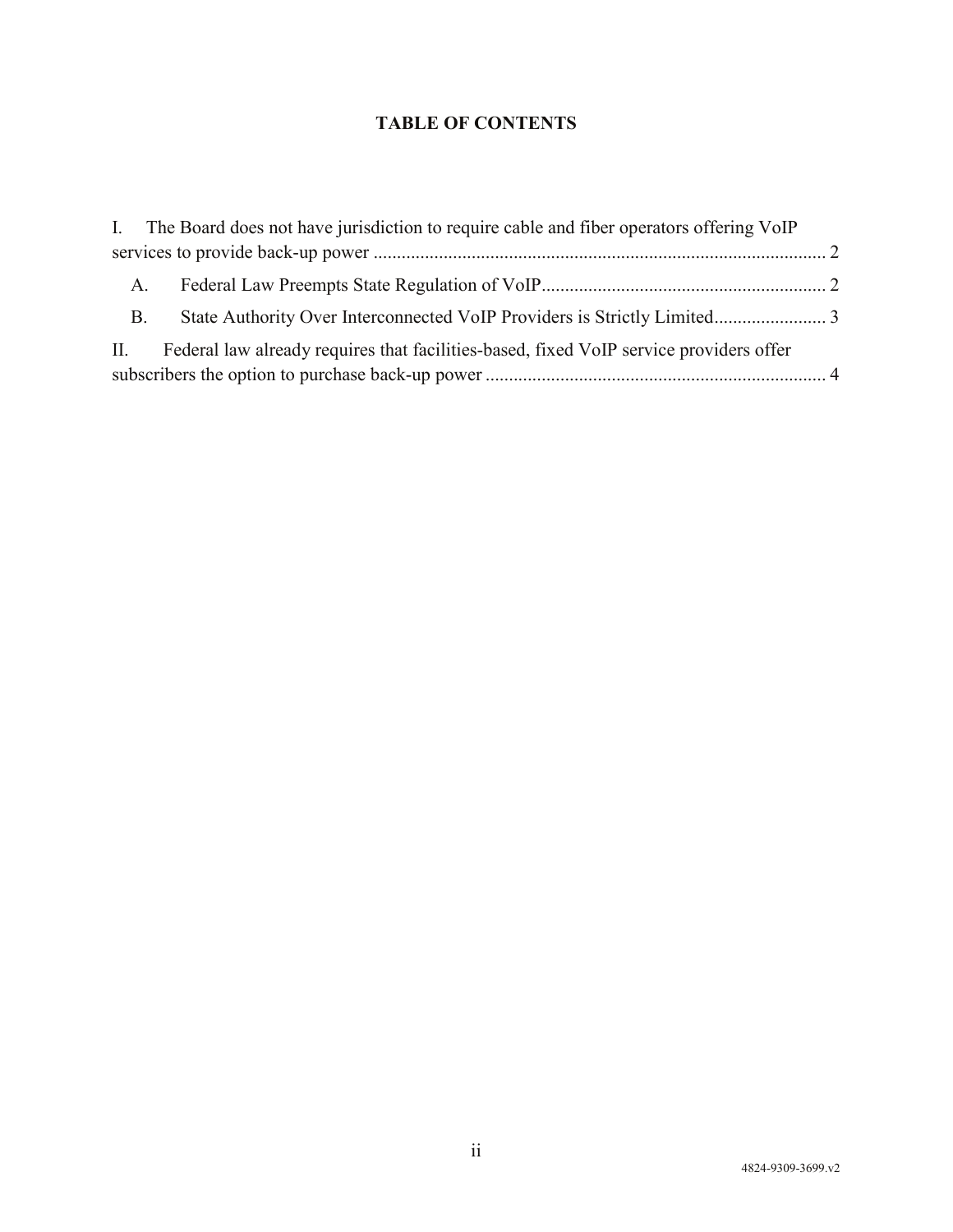#### **Request for Amicus Curiae Status**

The Voice on the Net Coalition ("VON Coalition")<sup>1</sup> hereby reasserts the request for amicus curiae status made in its November 22, 2016 brief. The VON Coalition is a trade association of Internet communications companies that provide voice over internet protocol ("VoIP") services. As such, it has a substantial interest in the aspects of this proceeding pertaining to VoIP, specifically the question of "whether back-up power should be required for . . . cable and fiber operators offering VoIP service."<sup>2</sup>

#### **Background**

On November 4, 2016, the Vermont Public Service Board ("Board") issued an Order Opening Investigation and Setting Briefing Schedule, which initiated a proceeding to review a petition filed by Charles Larkin and Stephen Whitaker ("Petitioners") concerning the enhanced 911 system in Vermont and back-up power requirements for cellular and VoIP telephone service systems. On November 22, 2016, the Board issued an order suspending briefings and scheduling a Prehearing Conference. At the Prehearing Conference, the Petitioners agreed to withdraw 6 of the 17 issues raised in their petition.

The Prehearing Conference Order was issued on January 18, 2017 ("Prehearing Order"), directing the Petitioners' Brief to be filed on January 21, 2017, and replies to the Petitioners' Brief to be filed on February 22, 2017. In this reply brief, the VON Coalition discusses the fifth issue raised by the Petitioners.

<sup>&</sup>lt;sup>1</sup> The VON Coalition works to advance regulatory policies that enable Americans to take advantage of the promise and potential of IP enabled communications. VON Coalition members are developing and delivering voice and other communications applications that may be used over the Internet. For more information, see www.von.org.

<sup>2</sup> Vermont Public Service Board, Order Opening Investigation and Setting Briefing Schedule at 2 (Nov. 4, 2016).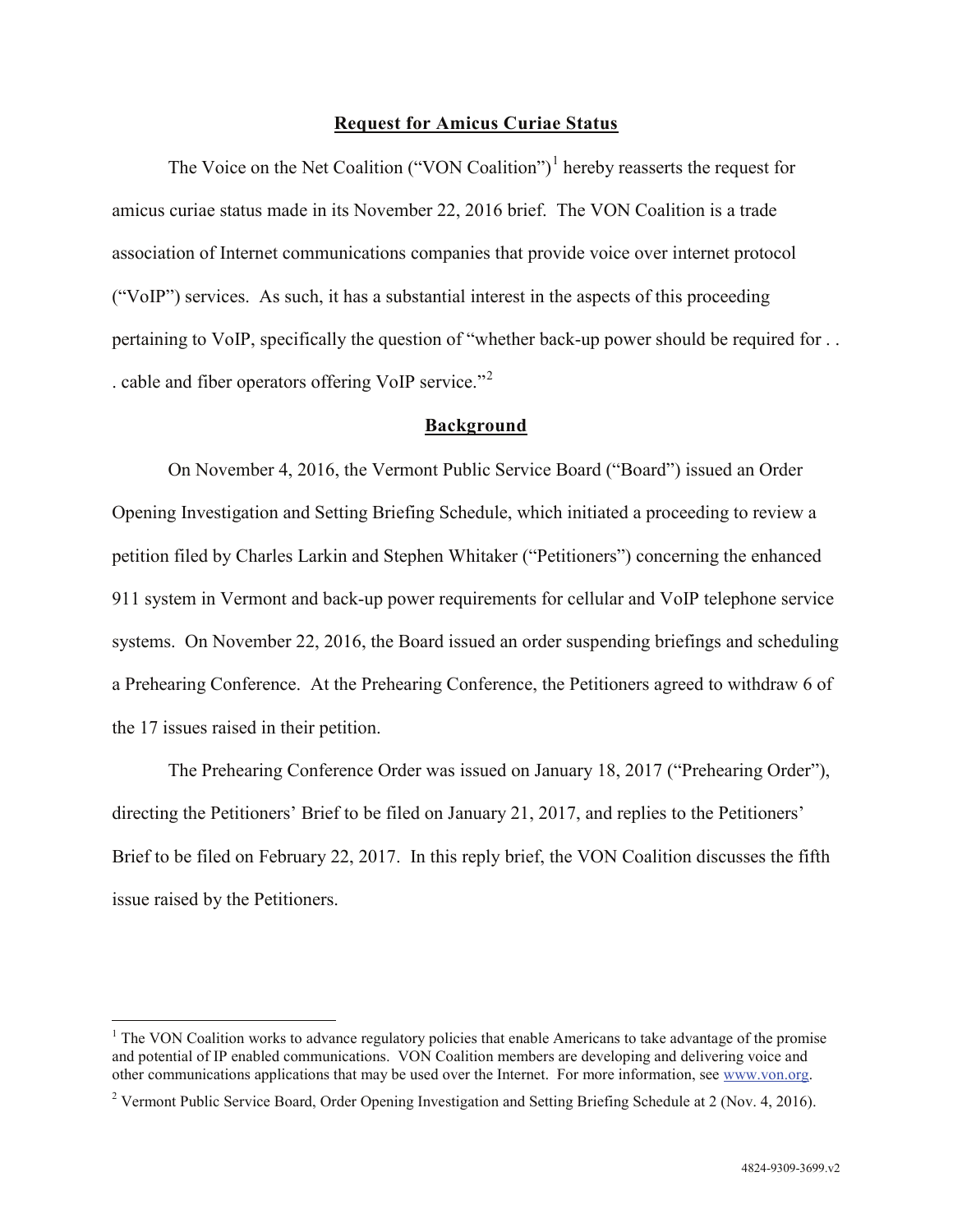#### **Discussion**

The fifth issue raised by the Petitioners states that backup power should be required for all cable and fiber operators offering VoIP services, and that such a requirement be verified and monitored by rule, or conditions within Certificates of Public Good.<sup>3</sup> As discussed in more detail below, the Board does not have jurisdiction to require cable and fiber operators offering VoIP services to provide back-up power because federal law preempts state regulation of VoIP. In addition, such a requirement is unnecessary and could conflict with existing FCC back-up power regulations. The Federal Communications Commission ("FCC") already requires that providers of residential, facilities-based, fixed voice service, including VoIP, offer subscribers the option to purchase a minimum of eight hours of back-up power,<sup>4</sup> and states that requiring back-up power for outages over 24 hours would "impose unnecessary burdens on service providers and excessive costs on consumers for comparatively little public safety benefit."5

## **I. The Board does not have jurisdiction to require cable and fiber operators offering VoIP services to provide back-up power**

## *A. Federal Law Preempts State Regulation of VoIP*

The FCC has recognized a strong federal interest in ensuring that regulation does not hinder the growth of the Internet and the services provided over it, including VoIP and other IPcommunications. In the *Vonage Preemption Order*, the FCC preempted the application of Minnesota's "traditional 'telephone company' regulations" to Vonage's Digital Voice service

 <sup>3</sup> Petitioners' Brief at 7 (Jan. 31, 2017).

<sup>4</sup> *See* 47 C.F.R. § 12.5.

<sup>5</sup> Report and Order, PS Docket 14-174, FCC 15-98 ¶ 36 (rel. Aug. 7, 2015) ("Back-Up Power Order").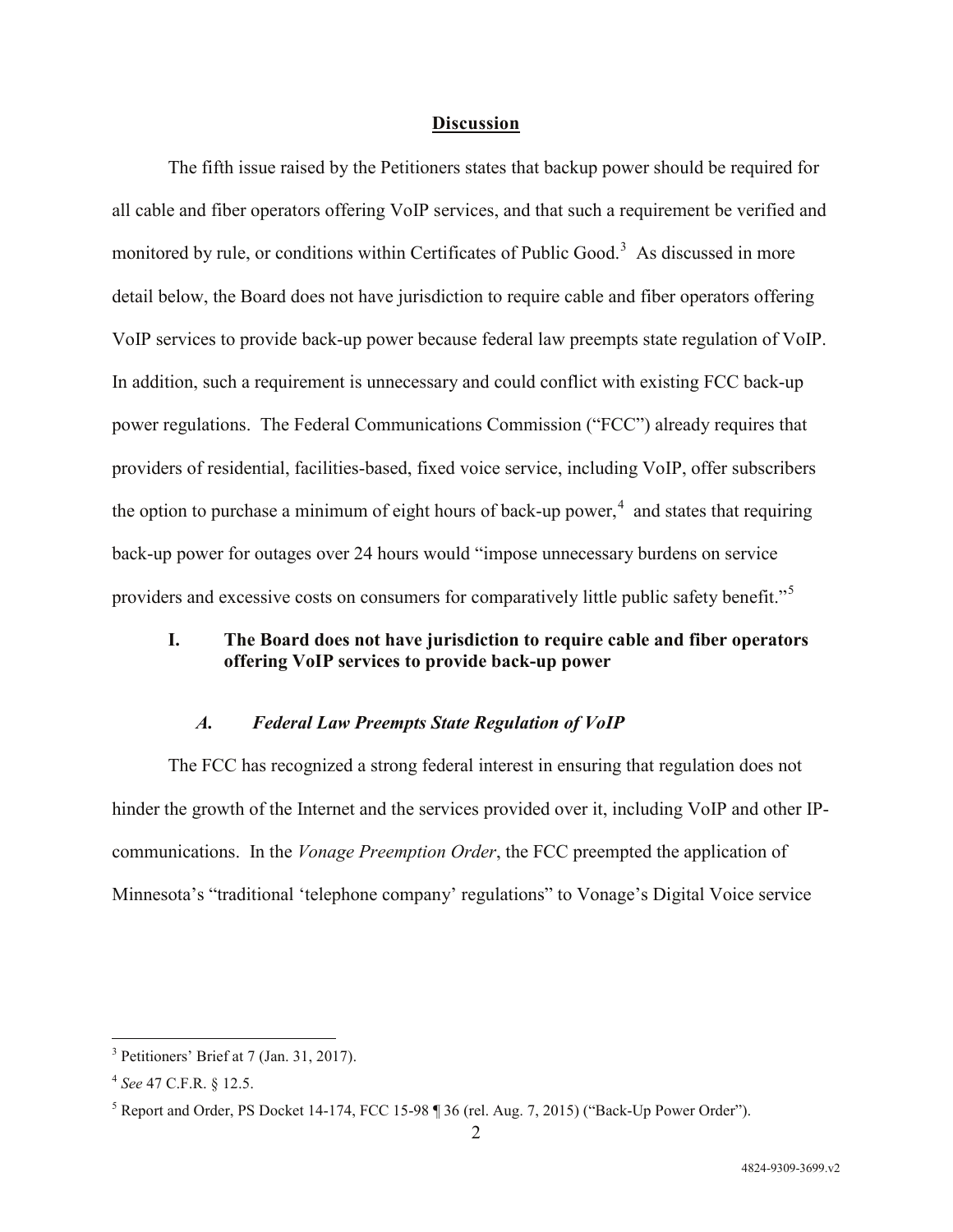because it was impossible to separate the intrastate and interstate components and the state regulation of the intrastate component interfered with valid federal rules and policies.<sup>6</sup>

The *Vonage Preemption Order* extended to both nomadic and non-nomadic VoIP offerings. The FCC noted that the same integrated capabilities and features were available for most, if not all, IP-based services, including those offered by facilities-based providers.<sup>7</sup> The FCC added, "Accordingly, to the extent other entities, such as cable companies, provide VoIP services, we would preempt state regulation to an extent comparable to what we have done in this Order $\cdot$ <sup>8</sup>

Twelve years later, this landmark decision remains largely undisturbed and has led to substantial growth in the adoption of VoIP and other IP services. As a result of the Vonage Preemption Order, there is a single national policy for IP communications and Board regulation of VoIP providers is preempted by federal law.

#### **B.** *State Authority Over Interconnected VoIP Providers is Strictly Limited*

While the FCC has asserted limited jurisdiction over interconnected VoIP services, it has not treated interconnected VoIP as a traditional telecommunications service. The FCC has imposed a number of specific obligations, including, requirements to provide Enhanced 911 services, make the service accessible by law enforcement, contribute to the Federal Universal Service and Telecommunications Relay Service Funds, protect customer proprietary network information, and provide customers notice before discontinuing service.<sup>9</sup> In none of these

 <sup>6</sup> Memorandum Opinion and Order, *Vonage Holdings Corp. Petition for Declaratory Ruling Concerning an Order of the Minnesota Public Utilities Commission*, 19 FCC Rcd 22404 (2004), *petitions for review denied, Minnesota Pub. Utils. Comm'n v. FCC*, 483 F.3d 570 (8th Cir. 2007).

 $^{7}$  *Id.*  $\P$  25 n.93.

 $^{8}$  *Id.* ¶ 32.

<sup>9</sup> First Report and Order and Notice of Proposed Rulemaking, WC Docket No. 04-36, FCC 05-116, (rel. Jun. 3, 2005) (*"VoIP 911 Order")*; Report and Order and Notice of Proposed Rulemaking, WC Docket No. 06-122, FCC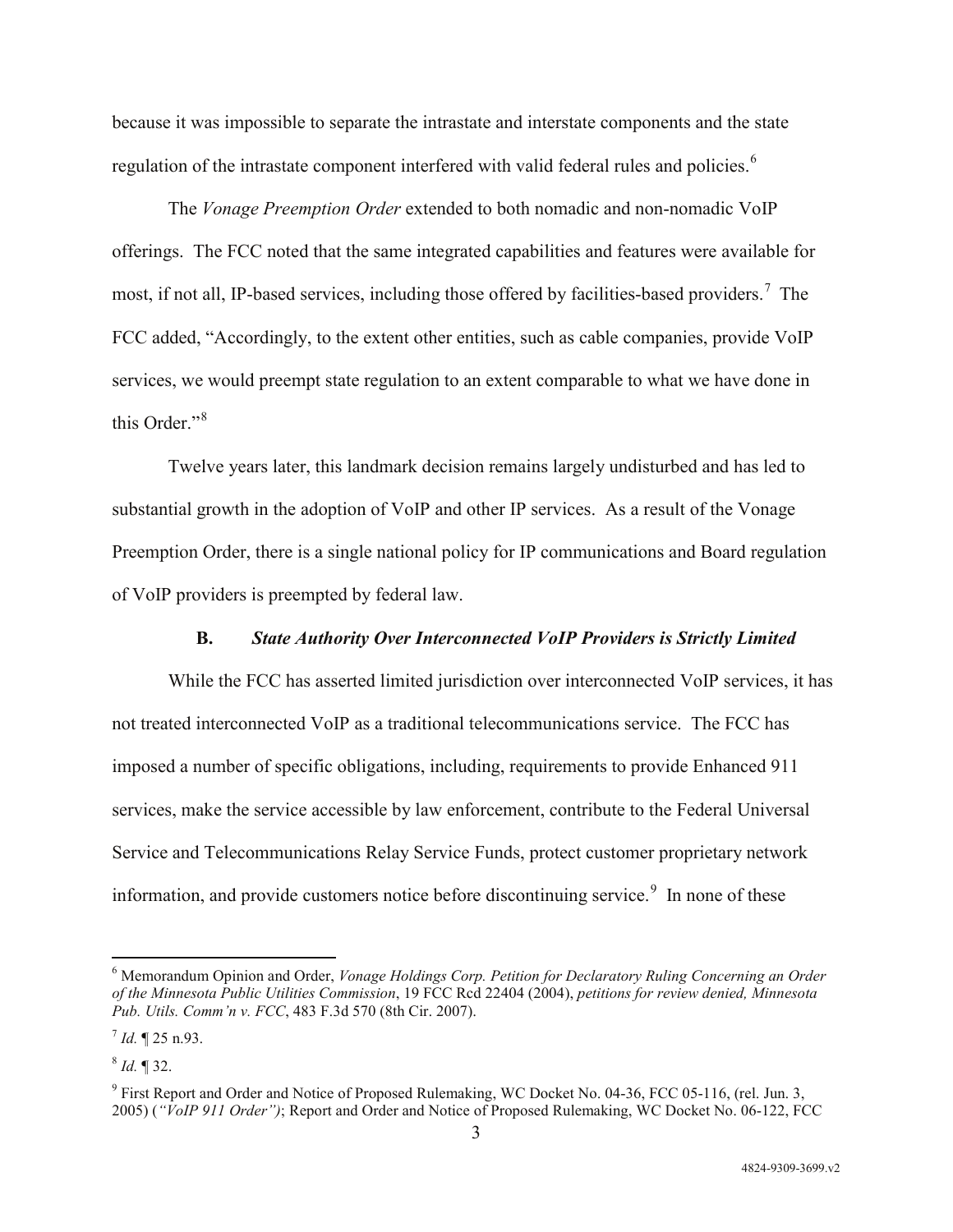actions, however, has the FCC granted the states authority to impose any other specific obligations on interconnected VoIP providers, other than state USF contributions where such contributions are not inconsistent with federal USF obligations and the payment of state and local fees to support the 911 network.<sup>10</sup> As a result, the Board does not have the authority to impose back-up power requirements on cable and fiber operators offering VoIP services.

## **II. Federal law already requires that facilities-based, fixed VoIP service providers offer subscribers the option to purchase back-up power**

In addition to the Board lacking the jurisdiction to require cable and fiber operators offering VoIP service to provide back-up power, such an action is unnecessary and could conflict with FCC regulations. Indeed, the FCC already requires that providers of residential, facilitiesbased, fixed voice service, including VoIP, offer subscribers the option to purchase back-up power.<sup>11</sup> Specifically, covered VoIP providers must offer new subscribers at least one option with a minimum of eight hours of standby back-up power.<sup>12</sup> In 2019, covered VoIP providers will be required to offer new subscribers at least one option with a minimum of 24 hours of standby back-up power.<sup>13</sup> Furthermore, covered VoIP providers must disclose to each new customer the service limitations with and without back-up power.<sup>14</sup> This disclosure must also be made to existing subscribers on an annual basis.<sup>15</sup> In implementing the eight and 24 hour backup power requirements, the FCC stated that requiring back-up power for outages over 24 hours

 $\overline{a}$ 

- $12$  *Id.* § (b)(1).
- $13$  *Id.* § (b)(2).
- $^{14}$  *Id.* § (d)(1).

<sup>06-94 (</sup>rel. Jun. 27, 2006) (imposing USF requirements); Report and Order and Further Notice of Proposed Rulemaking, WC Docket No. 04-36, FCC 07-22 (rel. Apr. 2, 2007) (imposing CPNI requirements); Report and Order, WC Docket No. 04-36, FCC 09-40 (May 13, 2009) (imposing discontinuance requirements).

 $10$  *Id*.

 $11$  47 C.F.R. § 12.5.

 $^{15}$  *Id.* § (d)-(e).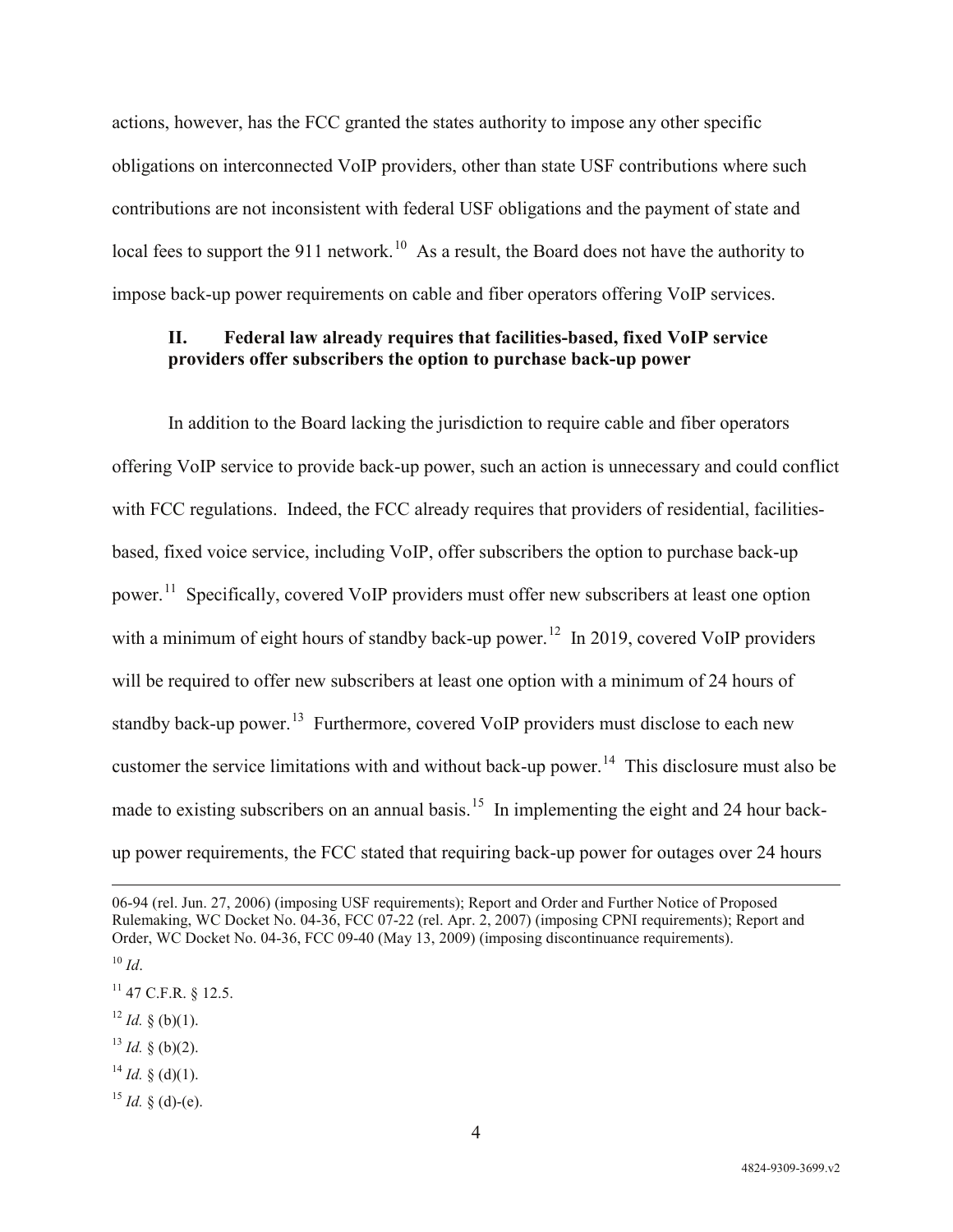would "impose unnecessary burdens on service providers and excessive costs on consumers for comparatively little public safety benefit."<sup>16</sup>

As a result, there is no need to impose additional and potentially conflicting obligations on VoIP providers in an effort to duplicate the copper loop infrastructure. The two services are fundamentally different, and imposing regulations designed for legacy telephone on VoIP could result in higher costs and fewer options for Vermont customers.

#### **Conclusion**

For the foregoing reasons, the Board does not have jurisdiction to require cable and fiber operators offering VoIP services to provide back-up power. In addition, such a requirement is unnecessary and could conflict with existing FCC back-up power regulations.

Respectfully submitted,

VOICE ON THE NET COALITION

 $\sqrt{s}/$ 

Glenn S. Richards Executive Director 1200 Seventeenth Street, NW Washington D.C. 20036 (202) 663-8215 glenn.richards@pillsburylaw.com

February 22, 2017

<sup>&</sup>lt;sup>16</sup> Back-Up Power Order ¶ 36 ("we believe that it is both technically feasible and consistent with current business models for covered services to require providers to offer options for 8 and 24 hours of backup power on the timelines specified in our rules. We agree, however, with commenters who suggest that a mandate to offer backup power for multi-day outages could impose unnecessary burdens on service providers and excessive costs on consumers for comparatively little public safety benefit").